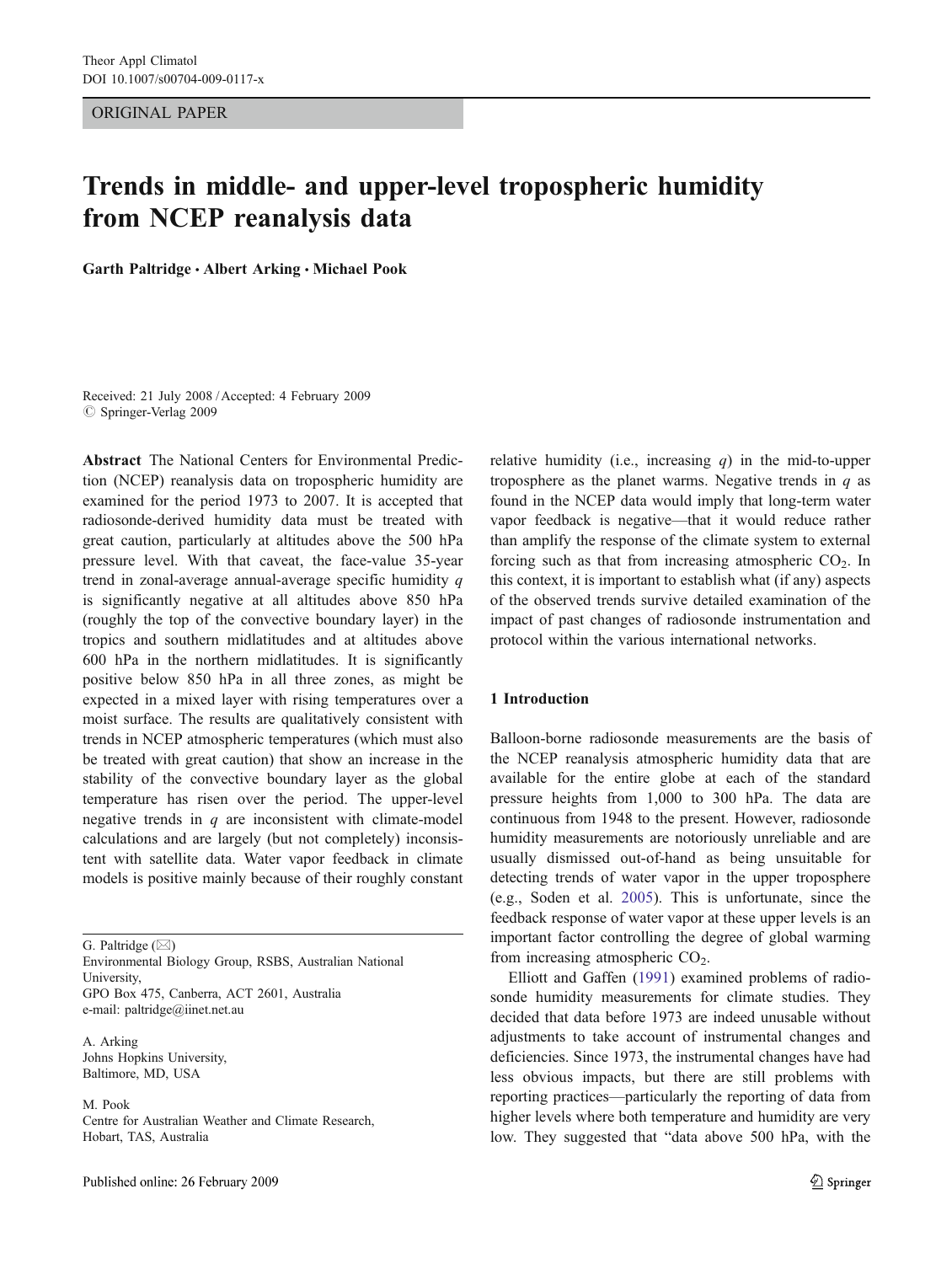<span id="page-1-0"></span>possible exception of the tropics, are not reliable enough to draw conclusions about upper-level humidity. Even 500 hPa data may be unreliable at high latitudes."

In this study, we report the trends in water vapor that emerge from the NCEP data for the 35-year period from 1973 to 2007. The analysis is restricted to latitudes between 50° S and 50° N and to altitudes at which the zonal-average specific humidity is greater than  $0.5$  g/kg. Thus, in the tropics  $(20^{\circ} S$  to  $20^{\circ} N$ ), data from all the NCEP pressure levels up to 300 hPa are included. In the midlatitudes (20° to 50° of each hemisphere), data from all levels up to 500 hPa are included, together with the summer season data from 400 hPa. The criterion with regard to specific humidity is equivalent to a restriction of the analysis to levels where the zonal-average temperature is greater than about −30°C in the tropics and −20°C in midlatitudes.

# 1.1 Data and analysis

Monthly averages of specific humidity  $q$ , relative humidity RH, and air temperature  $T$  are available directly from the NCEP Reanalysis Derived Data provided by the NOAA/ OAR/ESRL Physical Sciences Division from its web site at <http://www.cdc.noaa.gov>; see also Kalnay et al. [\(1996](#page-8-0)). The data are reported with 2.5° latitude–longitude geographic resolution, and in the case of  $q$  and RH, are limited to the eight standard pressure levels ranging from 1,000 to 300 hPa. The reanalysis "data" are actually the output of a global weather forecasting model operated in a mode that continuously assimilates observed data from the worldwide network of meteorological observations. In the case of humidity, all the observed upper-air input data are from radiosondes, unlike the data on temperature which come as well from various satellites as they have come on line (Kistler et al. [2001\)](#page-8-0). The model interpolates meteorologically coherent values of  $q$ , RH, and  $T$  into those grid boxes where there are no actual measurements. The problems associated with reanalysis data sets, in general, and with changing observing systems, in particular, are discussed by Bengtsson et al. ([2004\)](#page-8-0) among others.

In this study, the monthly average NCEP values of  $q$ , RH, and T were averaged over each of the tropical and midlatitude zones to give zonal averages at each pressure level that take into account the variation of grid square area with latitude. The 35-year trends of the zonal averages of  $q$ and RH, obtained as least square linear fits to time series of the annual averages over the period 1973 to 2007, are plotted as a function of pressure in Fig. 1.

It is likely from the Elliot and Gaffen discussion that instrumental and reporting errors in radiosonde humidity data would emerge first in the coldest and driest regions. In that context, it is worth comparing the two graphs of monthly average specific humidity given in Fig. [2.](#page-2-0) Graph (a) concerns the 850-hPa level of the southern hemisphere, where it is warm enough and humid enough to imagine that the data might be reasonably acceptable "as is". The summer and winter trends in  $q$  are very similar—as indeed are the summer and winter trends at all midlatitude levels up to 500 hPa. Graph (b) concerns the 400-hPa level of the northern hemisphere. Here, the summer and winter trends are significantly different in that the winter trend is virtually zero. A possible reason might be that the very low humidity at that height and in that season is of the same order as the instrumental accuracy. Another might be that the winter monthly averages are more often affected by operational protocols that automatically set a measured  $q$  to zero if it is less than a certain value. Suffice it to say that, in Fig. 1 (and later in Figs. [3](#page-3-0) and [4](#page-3-0)), the trends in 400 hPa summer-month midlatitude humidity are used as proxies for the trends of



Fig. 1 Trends of average relative humidity RH (a) and specific humidity  $q$  (b) for three latitude zones, each as a function of pressure altitude. The range bars on the tropical profiles indicate the 95% confidence levels of the points on those profiles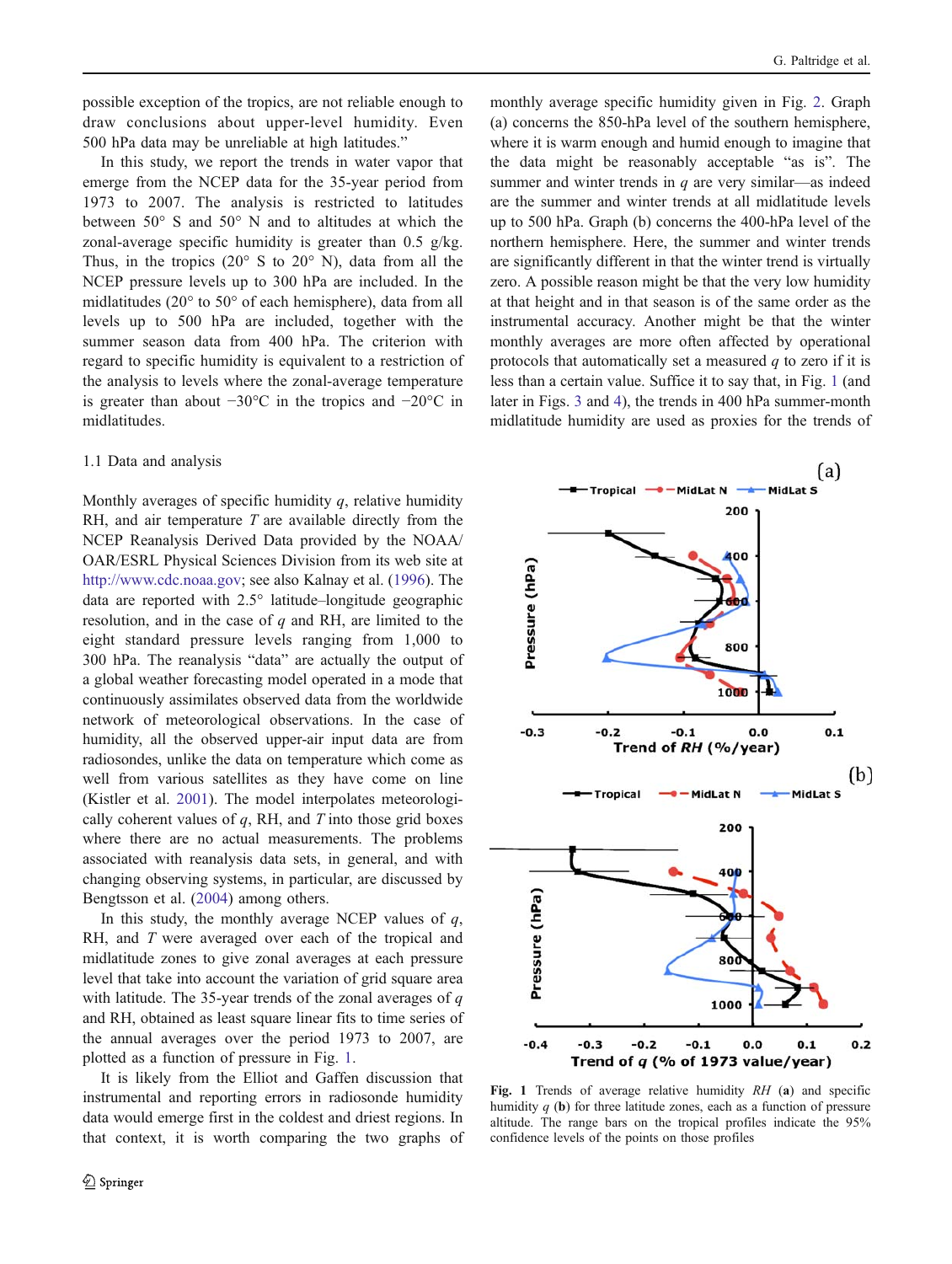<span id="page-2-0"></span>

Fig. 2 a Southern hemisphere midlatitude monthly average specific humidity at 850 hPa as a function of time over the 35-year period 1973 to 2007. b Equivalent data for 400 hPa in the Northern hemisphere. The trend lines concern July/August data (square red markers) and January/February data (triangular blue markers). Green dot markers represent intermediate months

the annual averages at that height. The summer-month average q at 400 hPa (about 0.8 g/kg) is much the same as that of the winter-month average at 500 hPa.

The graphs of Figs. [3](#page-3-0) and [4](#page-3-0) are examples from each latitude zone of time series of the annual averages of  $q$  and RH. The central trend line in each case is a linear least square fit to the data. The slopes of the outer associated trend lines indicate the 95% confidence levels. They were calculated as described in Draper and Smith [\(1998\)](#page-8-0) and refer only to the variability of the data and not to the potential error of the measurements. The range bars on the tropical trends in the two panels of Fig. [1](#page-1-0) were inserted to illustrate the typical broad variation with height of the 95% confidence levels. The increase with height in the case of  $q$  is largely because the trends and confidence levels are displayed as the change per year expressed as a percentage of the 1973 value.

Upper-air data from a number of the radiosonde stations in tropical northern Australia were obtained from the Australian Bureau of Meteorology. The stations are part of the Global Climate Observing System (IGRA [2008](#page-8-0)) and provide input to

the NCEP reanalysis. Their record of monthly average specific humidity is essentially complete over the last 40 or-more years at all heights up to and including the 500-hPa level. However, the number of their "no data" months increases rapidly above that height, and there are generally not enough monthly averages at 300 hPa to perform any reasonable trend analysis. For this geographic region at least, but presumably also for much of the rest of the globe, the NCEP trend at 300 hPa (and to a lesser extent at 400 hPa) must be a model-generated reflection of the trend at the standard pressure level immediately below it.

The dry season (May through October) Australian tropical-station radiosonde data at 500 hPa show changes of a type that might be expected from, say, a change in the method of reporting very low values of humidity. The problem is not apparent in the wet season data where the absolute values of  $q$  are much greater, and it is the wet season data that largely determine the trends in the annual averages. The wet season (and annual-average) radiosonde data of the region show the same general profile of trends in  $q$  as the NCEP averages—namely, a switch from positive trends at the lowest altitudes to negative trends above the 850-hPa level.

Figure [5](#page-4-0) is a repeat of the profile of the tropical specific humidity trends from Fig. [1](#page-1-0), together with the profile obtained using NCEP data from only those tropical grid squares that have had continuous input since 1973 of observed data from the radiosondes of the Global Climate Observing System. There are 43 such grid squares, slightly less than 2% of the total tropical squares of the NCEP model. While there are some small differences between the profiles, the overall shapes are very similar. This is true also for each of the two midlatitude zones. The comparison suggests that the modeling and interpolation process of the NCEP calculations does not, of itself, introduce trends that differ significantly from the trends of the real observations. It also suggests that, as far as the zonal averages are concerned, the impact of any change in global radiosonde coverage since 1973 has been minimal.

Figure [5](#page-4-0) also shows the profile of the tropical trends of  $q$ (averaged over all the NCEP tropical grid squares) for the first 35 years of the NCEP data set—that is, from 1948 to 1982. Despite the known problems with the radiosonde instrumentation before 1973 and despite a greater data variability, the overall profile of the trends is broadly similar to that of the most recent 35 years.

As an aside, although it bears slightly on the issue of data reliability, Figure [6](#page-4-0) gives the geographic distribution of the trends of specific humidity at 400 hPa for the 34-year period 1973–2006. The colored areas are regions where the confidence levels of the trends are greater than 95%. White areas indicate a confidence less than 95% and effectively define regions where the trend is close to zero. There is a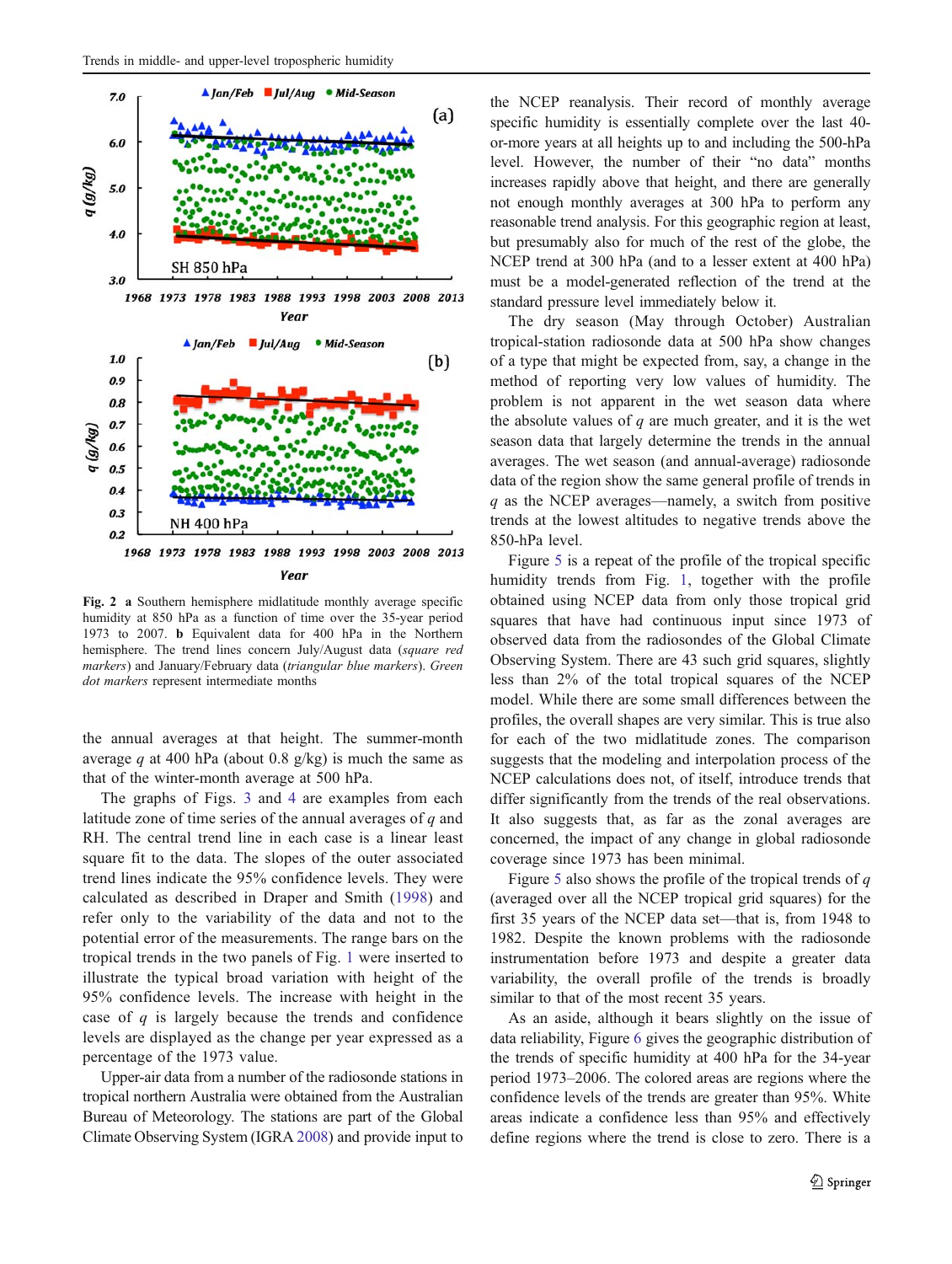<span id="page-3-0"></span>Fig. 3 Examples of time series from 1973 to 2007 of annualaverage specific humidity (in grams per kilogram) from each latitude zone and for three pressure levels. A linear trend line and two outer lines representing the associated 95% confidence levels are included on each example. Note that the data for the midlatitude 400-hPa level are actually summer season data (see text)



Fig. 4 Same as Fig. 3, but showing time series of annualaverage relative humidity (in units of percent)

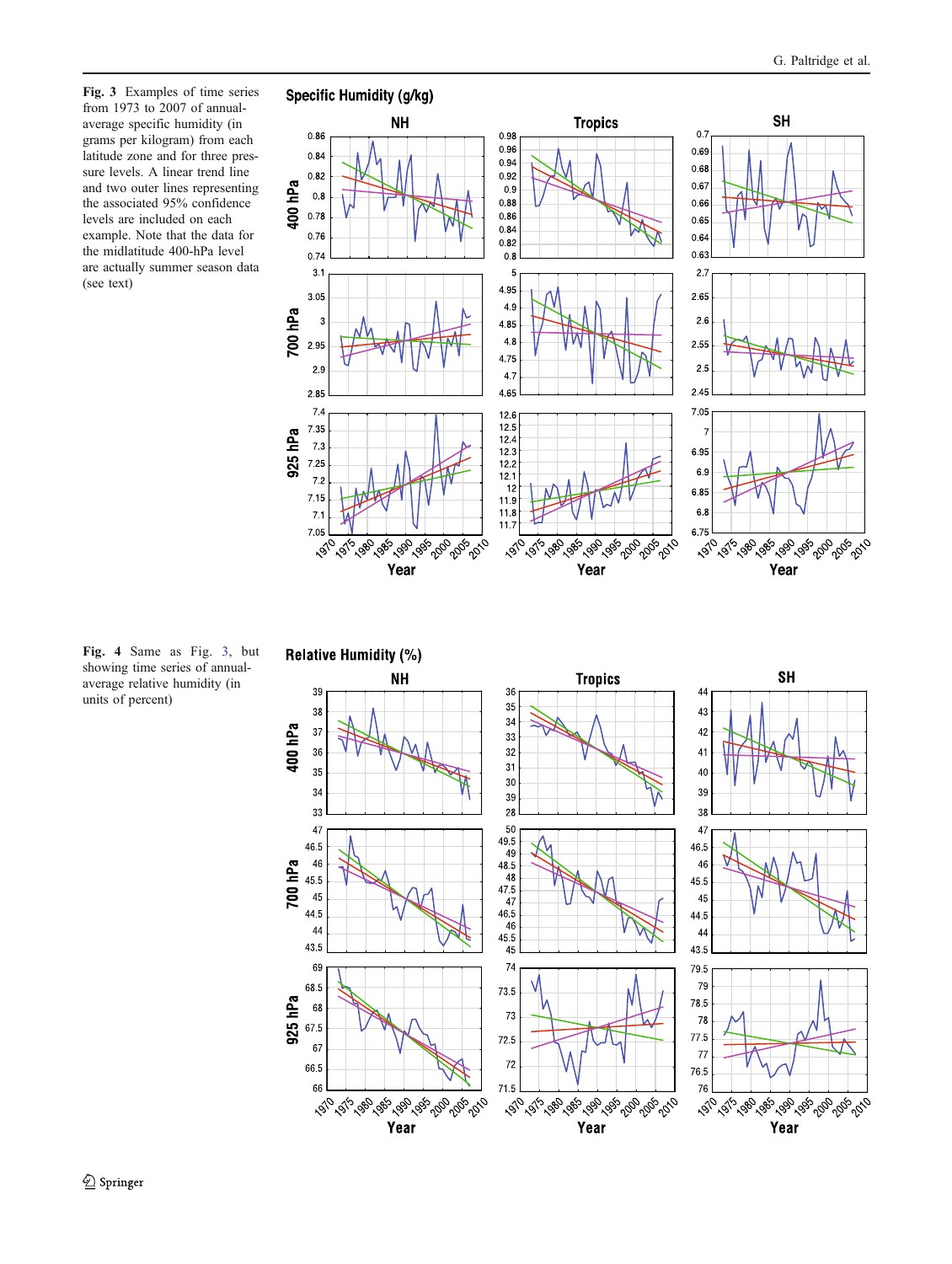<span id="page-4-0"></span>

Fig. 5 Comparison of the profile of the specific humidity trends obtained as an average of all NCEP tropical grid squares (the same as the tropical profile of Fig. [1b\)](#page-1-0) and the profile obtained as an average only of those tropical squares in which there is an input of actual radiosonde data for the full 35-year period. Also shown is the profile obtained as an average of all tropical NCEP grid squares but for the period 1948 to 1982

significant positive trend over the tropical East Pacific and an extensive negative trend over the tropical areas to the north and north–east of Australia. It seems reasonable to imagine this pattern to be connected with the increase in the number of El Niño events over the last several decades (Guilderson and Schrag [1998;](#page-8-0) Trenberth and Hoar [1997](#page-8-0)). The connection would be via the similar pattern of change in observed sea surface temperature (and presumably also in the upward latent heat flux) associated with an increasing frequency of El Niño events. The assumption here is that some at least of the concentration of water vapor in the upper troposphere of a particular geographic region is determined by vertical turbulent diffusion of water vapor from the ocean surface immediately beneath.

Diagrams of the geographic distribution of the trends in specific humidity (similar in form to Fig. 6) were produced recently by Chen et al. ([2008](#page-8-0)) for a number of pressure levels up to 400 hPa. Their diagrams compared results from the NCEP and the European Centre for Medium-Range Weather Forecasting 40-year (ERA-40) reanalysis data sets. Unlike NCEP, the ERA-40 humidity information includes satellite data as they became available. The geographic spatial distributions from the two reanalyses are dissimilar at all the pressure levels. On the other hand, both reanalyses show a negative trend in the zonal averages of upper-level q.

#### 2 Discussion

At face value then, the graphs of Figure [1](#page-1-0) suggest the following.

First, the observations of relative humidity RH do not support the proposition that emerges from the behavior of general circulation climate models that the value of RH at any given height in the troposphere remains fairly constant under the influence of global warming (e.g., Soden and Held [2006;](#page-8-0) Pierrehumbert et al. [2007\)](#page-8-0). The proposition is roughly supported by the data in the convective boundary layer, but at and above 850 hPa and for all three latitude zones, RH has decreased over the last three or four decades as the surface and atmospheric temperatures have increased. A particularly large decrease occurs at about 850 hPa in each of the latitude bands, presumably as a result of the maximum increase of temperature that occurs at that altitude. See later in discussion of Fig. [8](#page-5-0). Another large decrease occurs above 500 hPa. Again, at face value, this decrease is a result of decreasing  $q$  as well as increasing  $T$ .

Second, while the specific humidity  $q$  has increased at the lowest levels of the troposphere over the last three or four decades in concert with the surface and 1,000 hPa temperatures, it has decreased in the middle and upper levels. This is particularly obvious in the tropics, where the crossover to negative trends occurs somewhere about 850 hPa—roughly near the top of the convective boundary layer. The crossover to negative values in the midlatitude



Fig. 6 Geographic distribution of the trend in annual-average specific humidity (in grams per kilogram per year) at 400 hPa over the period 1973 to 2006. White regions indicate areas where the confidence levels of the trends are less than 95%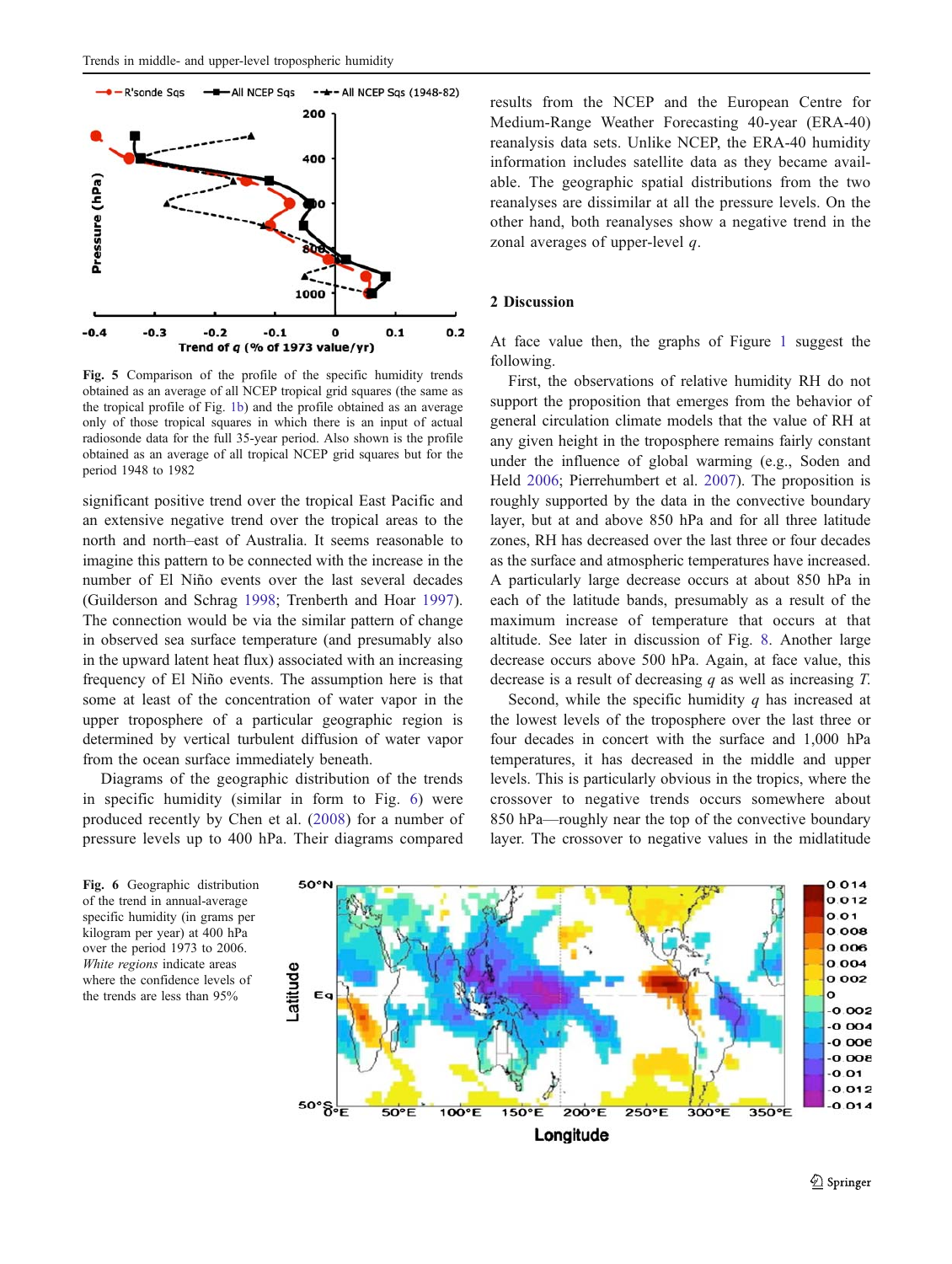<span id="page-5-0"></span>

Fig. 7 Northern midlatitude monthly average specific humidity  $q$  at 500 hPa for the full period 1973 to 2007 (the dots) plotted as a function of the corresponding monthly average air temperature at 1,000 hPa. The line is a least squares exponential fit

zones occurs at about 900 hPa in the southern hemisphere and at about 550 hPa in the northern hemisphere. These negative trends are not supported either by the predictions of climate models or by the few indications from satellite observations (e.g., Bates and Jackson [2001](#page-8-0); Soden et al. [2005;](#page-8-0) Minschwaner and Dessler [2004](#page-8-0)) that the long-term trend of  $q$  in the upper troposphere is positive.

As with radiosonde measurements, satellite observations of upper-level humidity have their own problems and must be treated with caution. Most work to date concerns analysis of the channel 12 data of the High-Resolution Infrared Radiation Sounder (HIRS) of the NOAA polar orbiting satellites. Channel 12 is located near the center of the 6.7-μm rotational–vibrational emission band of water vapor and is sensitive both to the water vapor emission and to the temperature of a broad layer from about 200 to 500 hPa. Soden et al. [\(2005](#page-8-0)) find no trend in the global mean channel 12 radiance. Since model simulations with constant relative humidity also show no trend and simulations with constant specific humidity show a positive trend, they conclude that the HIRS observations are consistent with constant relative humidity. A potential practical issue concerns the fact that the positive trend for the constant  $q$  simulation appears only in the last 10 years of the 24-year simulation. Perhaps more to the present point, Bates and Jackson ([2001\)](#page-8-0) find wide variations in the HIRS-derived RH trend for different latitude zones. The trend is negative in the Southern Hemisphere between 10° and 60° S and negative in the Northern Hemisphere between 10° and 40° N. It is significantly positive only for the tropical zone from  $10^{\circ}$  N to  $10^{\circ}$  S.

The short-term correlation of NCEP upper-level humidity with surface temperature is strongly positive. Figure 7 is an example where the northern hemisphere midlatitude 500 hPa monthly average  $q$  is plotted as a simple function

of the corresponding  $1,000$  hPa  $T$  (effective surface temperature) for all months from 1973 to 2007. Such a positive correlation was reported from satellite measurements of seasonal differences nearly two decades ago (Rind et al. [1991\)](#page-8-0). It is a consequence of the strong interaction between atmospheric levels via convection and vertical turbulent transfer. No doubt the relevant subgrid-scale representations of general circulation models are welltuned to simulate this short-term interaction since the seasonal changes of  $q$  are large and because there are plentiful data, reliable in the short-term, with which to develop appropriate parameterization schemes.

It may be that the long-term trends in  $q$  (positive in the convective boundary layer and generally negative above it) can be explained in terms of the trends toward decreasing lapse rate within the convective boundary layer. Referring to Fig. 8, which shows the zonal-average trends in annual-average temperature according to the NCEP data, the temperature at 850 hPa has risen over the last few decades about 1/2 to 1°C more than at 1,000 hPa. This implies that the stability of the boundary layer has increased and, as a consequence, that the turbulent and convective transfer coefficients within it have decreased. In turn, this implies a tendency for the upward flux of water vapor through the top of the layer into the middle troposphere to be reduced. The question remains as to whether the tendency would be completely offset by an increasing water vapor (i.e., latent heat) flux from the surface—that is, by an increasing water vapor density in the boundary layer—or indeed as to whether the tendency



Fig. 8 The profiles of the trends from 1973 to 2007 of the annual average air temperature of each latitude zone according to the NCEP data. Also shown are the (1) profile of the change in midlatitude radiative heating rate that would occur with an instantaneous doubling of the concentration of atmospheric  $CO<sub>2</sub>$  and (2) markers at the 1,013 hPa level indicating the 35-year trend in surface temperature derived from the GHCN–ERSST data from NOAA ([2008\)](#page-8-0)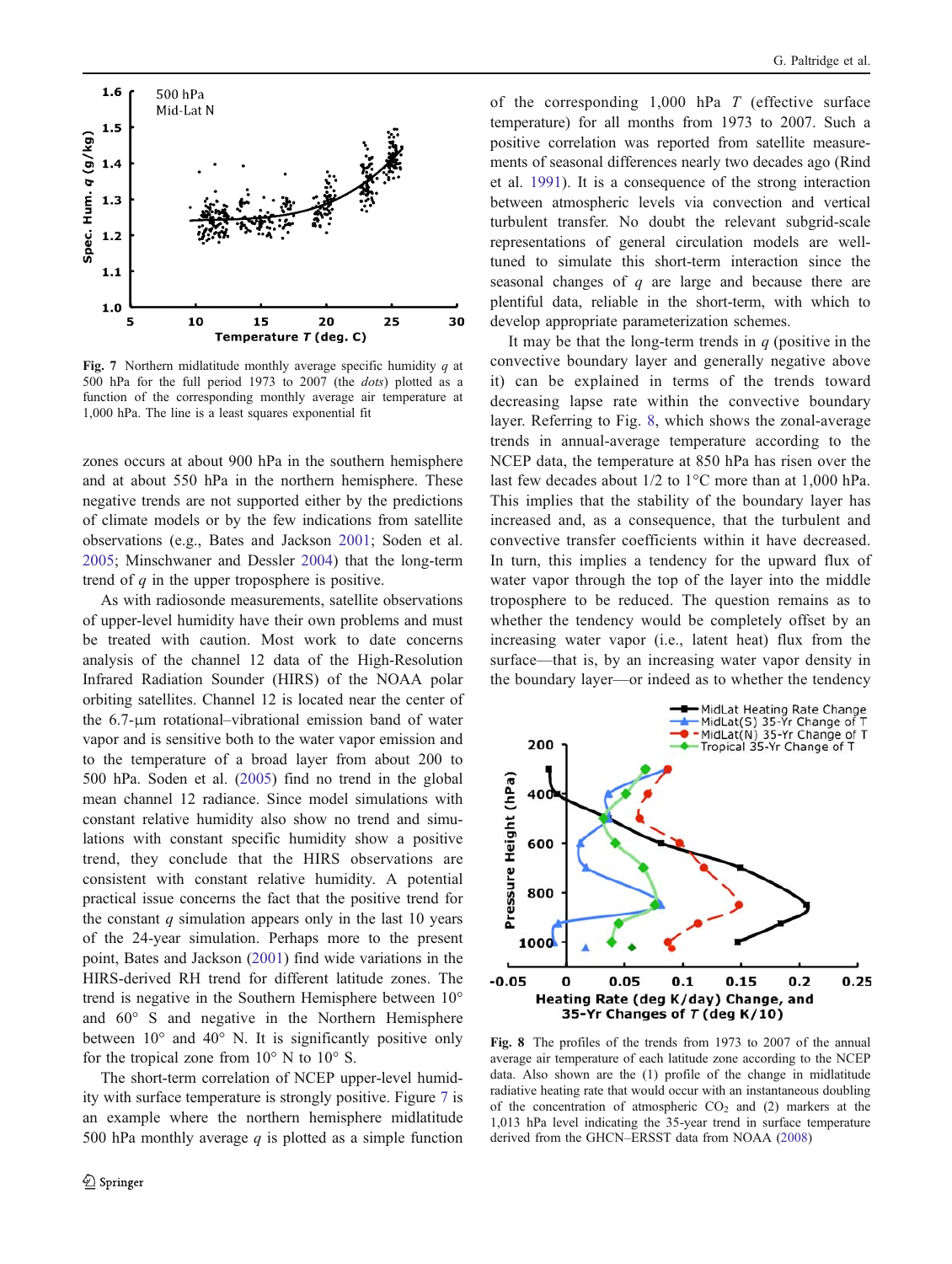would be completely masked by water vapor large-scale transport from other geographical regions.

Furthermore, one must note the possible difficulties with NCEP temperature trends because (among other things) of changes in the observing system as satellite-derived temperatures were added to the radiosonde information as the data became available. As an example of the potential problems, Fig. 9 is time series plot of the "global average" ( $50^{\circ}$  N to 50° S) temperature difference between the 800- and 1,000 hPa pressure levels. It shows an increase of the temperature difference in 1978 (also appearing in each of the individual latitude zones) of the order of 0.3°C. This is the year in which Television Infrared Observation Satellite sounder data were introduced into the NCEP reanalysis.

There are at least two possible reasons for the occurrence of a maximum in the long-term trend of temperature at (roughly) the 850-hPa level. First, the maximum increase in radiative heating of the atmosphere as a direct result of increasing  $CO<sub>2</sub>$  occurs at about that height. See, for example Figure [8,](#page-5-0) which includes the midlatitude profile of the increase in longwave radiative heating that would result from an instantaneous doubling of  $CO<sub>2</sub>$ . Second, and perhaps more important in the present context, as the surface temperature rises because of increasing  $CO<sub>2</sub>$  (or indeed from any other cause), the upward flux of latent heat from the surface will (is expected to?) increase. This demands an increase of precipitation to balance the water budget of the atmosphere and, in turn, would ensure increased deposition of latent heat at those heights where there is a net conversion of water vapor into precipitation particles. In midlatitudes, the maximum rate of such conversion seems to occur somewhere near the freezing level. In tropical warm-rain situations, the maximum rate of



Fig. 9 The "global average" (50° N to 50° S) time series from 1973 to 2007 of the difference between the 850- and 1,000-hPa annualaverage air temperatures according to the NCEP data, together with the linear trend and lines representing the 95% confidence levels

conversion occurs well below the freezing level. Either way, the height of maximum deposition of latent heat is presumably somewhere between 700 and 900 hPa.

### 3 Water vapor feedback

Water vapor feedback in climate models is large and positive (Bony et al. [2006\)](#page-8-0). The various model representations and parameterizations of convection, turbulent transfer, and deposition of latent heat generally maintain a more-or-less constant relative humidity (i.e., an increasing specific humidity  $q$ ) at all levels in the troposphere as the planet warms. The increasing  $q$  amplifies the response of surface temperature to increasing  $CO<sub>2</sub>$  by a factor of 2 or more.

Figure [10](#page-7-0) illustrates the extent to which water vapor feedback is dependent on the constant relative humidity characteristic that is common to most climate models. It shows results from a one-dimensional radiative–convective equilibrium model designed specifically to bypass the detail of how convective processes respond to surface warming. The model is described in Arking [\(2005\)](#page-8-0). The solar and terrestrial radiative fluxes at each level are computed using updated radiation routines based on the work of Chou and Arking ([1980\)](#page-8-0) and Chou et al. ([1991\)](#page-8-0). The model calculates an equilibrium temperature profile for a stratosphere in which the net radiative flux at each level is zero. Below the stratosphere is a convective layer identified with the troposphere, within which the temperature follows the moist adiabatic lapse rate. The height of this convective layer is determined by iteration—i.e., adjusted up or down —until the difference in temperature between the topmost layer of the troposphere and the first layer of the stratosphere is the smallest value that does not exceed the prescribed lapse rate. In all of the runs shown in the figure, the height of the convective layer turned out to be 220 hPa.

For the particular results of Fig. [10](#page-7-0), the model was arranged so as to maintain a constant relative humidity within the planetary boundary layer (i.e., below the 800 hPa level) when the atmospheric concentration of  $CO<sub>2</sub>$ was doubled. Various prescribed profiles of specific humidity were imposed above the 800-hPa level as described in the caption. The fourth of these profiles is based on a simple average of the three zonal-average profiles of change of specific humidity shown in Fig. [1](#page-1-0)b. It is purely illustrative. It assumes an exponential rise of  $CO<sub>2</sub>$  concentration from its 1973 value into the future and a continuation of the linear trends in  $q$  up to the time when  $CO<sub>2</sub>$  has doubled—that is, in 2110 or thereabouts. It assumes the trends to be constant from 400 hPa up to the top level of the model at 100 hPa.

The figure shows that constant specific humidity in the upper troposphere effectively reduces to zero the water vapor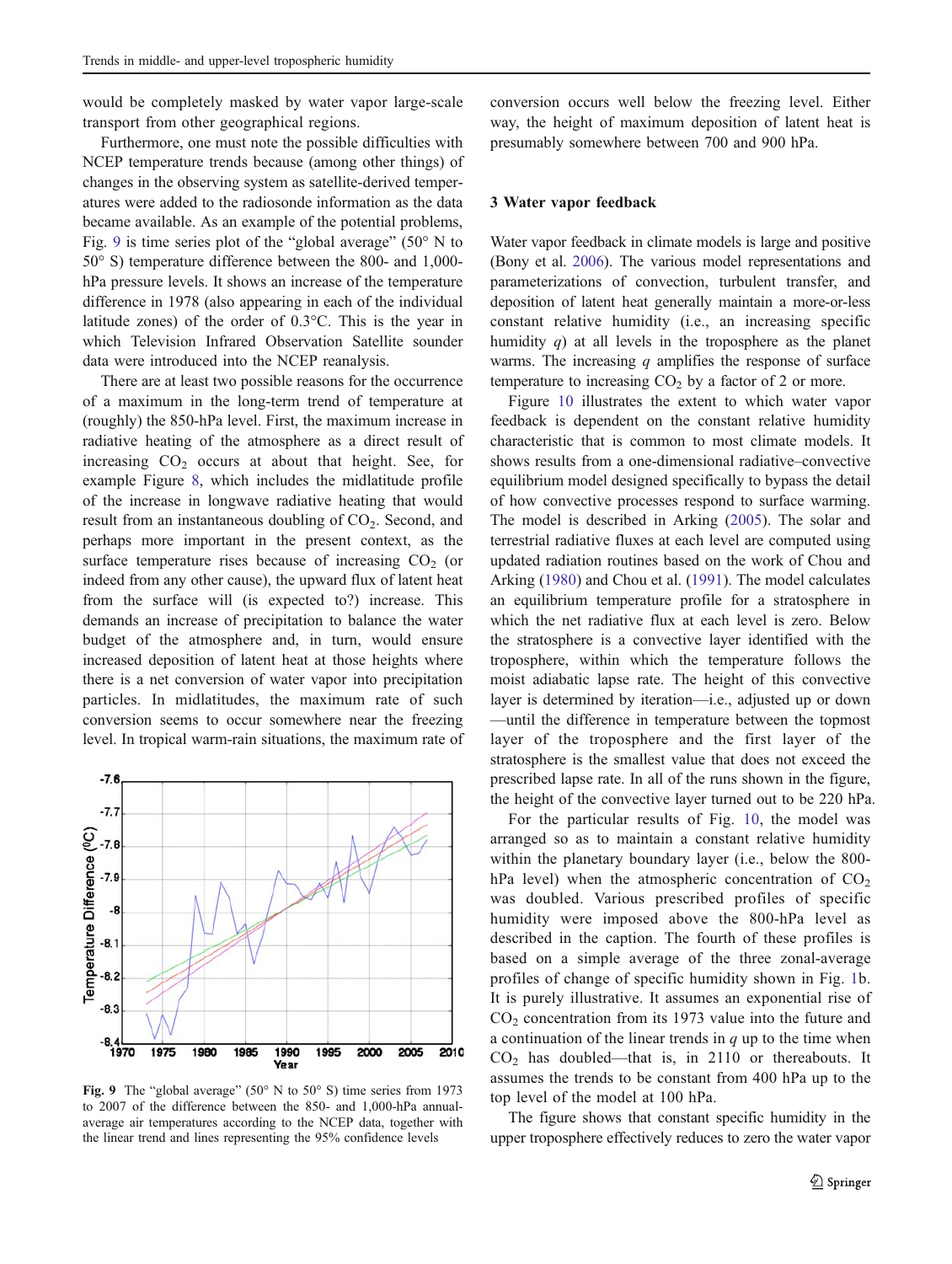<span id="page-7-0"></span>

Fig. 10 The change in temperature from a doubling of  $CO<sub>2</sub>$  (lower frames) showing the effects of prescribed changes in the water vapor profile (upper frames) for a midlatitude summer standard atmosphere (McClatchey et al. [1972](#page-8-0)) without clouds and assuming a moist adiabatic lapse rate. Below the 800-hPa level,  $q$  is adjusted to keep the relative humidity fixed at the climatological value. Above the 800-hPa

feedback in response to doubled CO<sub>2</sub>. A decrease in mid-toupper-level q produces negative feedback and a reduction of the  $CO<sub>2</sub>$ -induced rise of surface and atmospheric temperature. Whatever the change in the upper levels, the overall water vapor in the total atmospheric column increases because changes in the large absolute values of  $q$  in the atmosphere below 800 hPa dominate the total. Put the other way around, increases in total column water vapor in response to global warming do not necessarily indicate positive water vapor feedback, since very small decreases of water vapor in the mid-to-upper troposphere can negate the effect of large increases in the boundary layer.

There have been discussions in the past (e.g., Lindzen [1990,](#page-8-0) Lindzen et al. [2001;](#page-8-0) Betts [1990;](#page-8-0) Spencer et al. [2007\)](#page-8-0) about the theoretical possibility of a negative trend in upper-level humidity associated with global warming, and the issue has not been resolved. The many and various



level, various changes in  $q$  are imposed: (from *left* to *right*) relative humidity fixed at the climatological value; no change; uniform decrease of 10%; and a profile based on the NCEP trends (see text). Each plot of temperature response shows the response with fixed humidity (blue) and with the prescribed change in humidity (red)

mechanisms governing vertical transport of water vapor in the atmosphere include a number of subgrid-scale processes. Moist convection and turbulent diffusion for instance are among the most highly parameterized of all the simulated processes within an atmospheric model and are very difficult to verify. In particular (in view of the discussion earlier with reference to Fig. [7](#page-5-0)), it is not necessarily true that verification of the short-term simulation of vertical water vapor transport is sufficient for studies on the longer time scales of climate change.

# 4 Conclusion

It is of course possible that the observed humidity trends from the NCEP data are simply the result of problems with the instrumentation and operation of the global